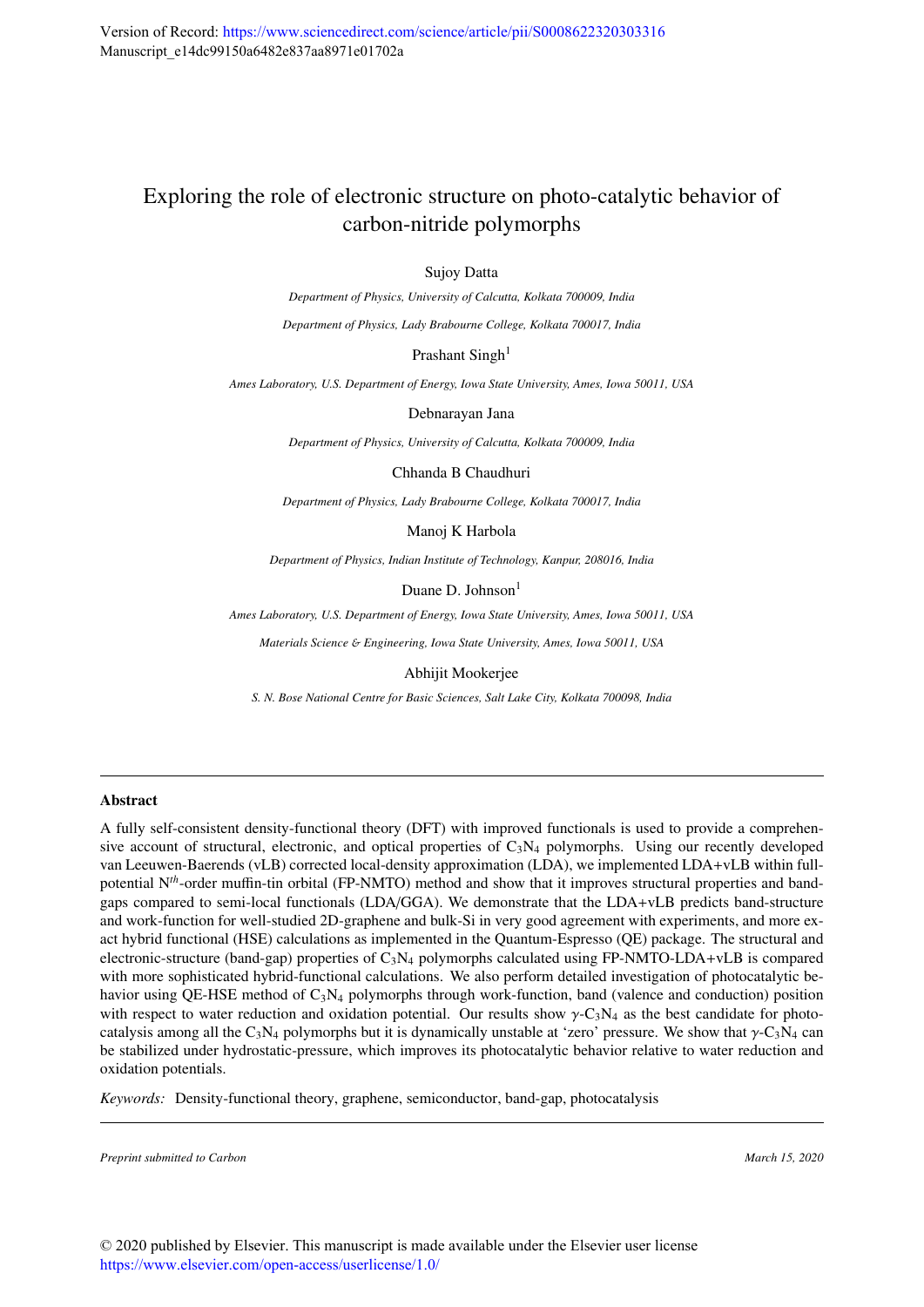# 1. Introduction

Conjugated carbon-nitride  $(C_3N_4)$  polymers have drawn broad interdisciplinary attention as metal-free and visible-light-responsive photo-catalysts for solarenergy conversion and environmental remediation [1– 3], especially for their appealing electronic dispersion, high physicochemical stabilities, and earth-abundant elements. Notably, doping (e.g., by S or Si) or hybridization with other photocatalyts enhance the photoreactive performance of graphitic- $C_3N_4$  [4, 5]. The large band gap tunability makes  $C_3N_4$  derivatives potential candidates for  $CO<sub>2</sub>$  capture, control of pollutants [6], water splitting, or energy-storage devices [6, 7].

Carbon-nitride is found in amorphous and various crystalline forms [8, 9], with distinctly different characteristics (similar to two crystalline forms of carbon: graphite and diamond). However, first-principles electronic-structure and optical properties of the known  $C_3N_4$  polymorphs are sparse. Using density-functional theory (DFT) methods, we investigate the structural, electronic, and optical properties of  $C_3N_4$  polymorphs, specifically: (i)  $\alpha$ , (ii)  $\beta$ , (iii) *cubic*, (iv)  $\gamma$  (spinel), (v) *t*−*g*(AA) [AA-stacked graphitic-triazine], (vi) *t*−*g*(AB) [AB-stacked graphitic-triazine], and (vii) *h* − *g* [AAstacked graphitic-heptazine].

The LDA or GGA exchange-correlation (XC) functionals [10, 11] are known to provide a reasonable account of structural properties, but show limitations and often miserably fail in predicting band-gaps [12– 14]. To address  $C_3N_4$  polymorphs, we use our recently developed van Leeuwen-Baerends (vLB) corrected LDA (LDA+vLB) exchange [15] implemented both in tight-binding linearized muffin-tin orbital (TB-LMTO) [16, 17] and in full-potential N*th*-order muffintin orbital (FP-NMTO) [18]. The LDA+vLB is similar to a modified-LDA [19] and mimics the orbitaldependent, exact-exchange potentials [20] and notably requires a computational cost similar to the semi-local XC, like LDA or GGA [20]. Our LDA+vLB calculated band-structure of 2-dimensional (2D) graphene and bulk-Si show good agreement to experiments [21] (see supplement), and with hybrid-functionals (HSE) [22] as implemented in the Quantum-Espresso (QE) package [23, 24]).

Considering the fact that semi-local functionals underestimate band-energies and band-gap [12, 14], we employ self-consistent QE-HSE to calculate optical properties, work functions, and photocatalytic behavior of  $C_3N_4$  polymorphs. We calculate work-functions of well-studied 2D-graphene [25] and bulk-Si [26] to showcase agreement between prediction and experiments. Our study of  $C_3N_4$  polymorphs finds better optical and photocatalytic behavior of  $\gamma$ -C<sub>3</sub>N<sub>4</sub> compared to other polymorphs. However, we find  $\gamma$ -phase exhibits a dynamical instability, i.e., unstable phonon modes with imaginary frequencies. Therefore, we theoretically assess the structural stability versus pressure to find the dynamical stability of  $\gamma$ -phase, and then fully detail the unstable and stable phonon dispersion. Under pressure, the dynamically stable  $\gamma$ -C<sub>3</sub>N<sub>4</sub> also satisfies the Born structural stability criteria for the elastic constants of the structure. Our notable finding is that the dynamically stable  $\gamma$ -C<sub>3</sub>N<sub>4</sub> (under applied hydrostatic pressure) also shows much improved photocatalytic behavior.

In this systematic study, we established the robustness of our methodology and then we explored the relevant properties of  $C_3N_4$  polymorphs such as bandgap, optical properties, and photocatalytic behavior. Our study reveals the possibility of  $\gamma$  phase as better photocalytic material than graphitic phases, which are traditionally found to be a suitable photo-catalytic material. Beside this, the scheme can further be applied to the appropriate derivatives of  $C_3N_4$  polymorphs and other emergent semiconducting materials.

#### 2. Computational Method

FP-NMTO electronic-structure: Choice of a minimal basis set is always tricky, but tight-binding and FP-NMTO [18] methods provide that platform. The FP-NMTO handles the orbital (*l*-dependent) and *m*dependent downfoldings independently, which is very useful for  $sp^2$ -hybridized systems, where  $p_z$  orbitals behaves differently than  $p_x$  and  $p_y$  [18, 27]. As most semi-local functionals fail to estimate the correct bandgap of semiconducting materials, we predict bandgaps of C3N<sup>4</sup> polymoprhs using an *in-house* developed LDA+vLB exchange with von-Barth-Hedin correlation for solids [15, 28], as implemented in FP-NMTO [18]. The LDA+vLB potential for given atomic densities  $(\rho)$ can be written as

$$
v_{xc}(\mathbf{r}) = [v_x^{LDA}(\mathbf{r}) + v_x^{vLB}(\mathbf{r})] + v_c^{LDA}(\mathbf{r}), \qquad (1)
$$

with 
$$
v_x^{vLB}(\mathbf{r}) = -\beta \rho^{1/3}(\mathbf{r}) \frac{z^2}{1 + 3\beta z \sinh^{-1}(z)}
$$
 (2)

Here,  $z = |\nabla \rho(\mathbf{r})| / \rho^{4/3}(\mathbf{r})$  and  $\beta = 0.05$ .

<sup>1</sup>Corresponding author: Tel: +1-515-294-2457/2122. Email: psingh84@ameslab.gov, ddj@ameslab.gov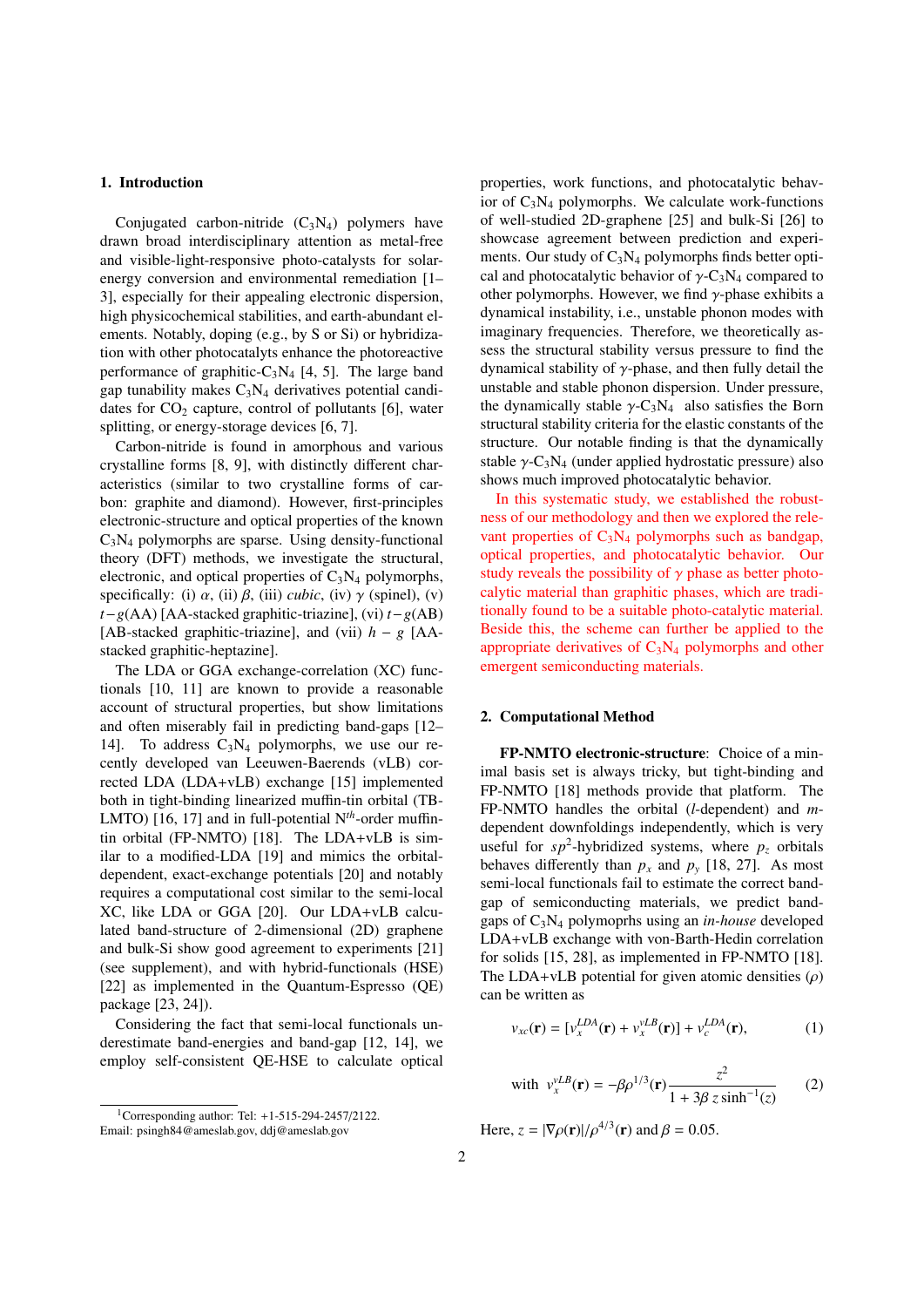The LDA+vLB (here onwards we use LDA+vLB instead of FP-NMTO-LDA+vLB) provides improvement to the exchange-potential [29] and better band-gaps than other semi-local functionals as gradient correction naturally provides the self-interaction correction (SIC) to the LDA without need of SIC-LDA [30]. Most semilocal functionals fail due to the wrong asymptotic behavior at  $r \rightarrow 0$  and  $r \rightarrow \infty$  limits, whereas LDA+vLB produces asymptotically-correct, Coulomb-like (−1/*r*) behavior [15, 31].

The LDA+vLB energies are self-consistently converged to 10−<sup>6</sup> Ry/atom. We use Anderson method [32] to mix charge densities. For k-space integration via the tetrahedron method, we use *k*-mesh of  $(6 \times 6 \times 6)$  for  $\alpha$ ;  $(6 \times 6 \times 10)$  for  $\beta$ ;  $(4 \times 4 \times 4)$  for both cubic and spinel (γ);  $(6 \times 6 \times 8)$  for t-g (AA); and  $(6 \times 6 \times 4)$  for t-g(AB) phases.

QE-HSE Optical & Work-Function Properties: We performed band-structure calculations of  $C_3N_4$  polymorphs using HSE as implemented in the QE plane-wave basis [23, 24] and compare that with our LDA+vLB predictions (also see supplement). The LDA+vLB predicted band-gaps show very good agreement (see Results) with hybrid-functional and experiments. In addition, the self-consistent QE-HSE is used to calculate the complex dielectric tensor  $\epsilon_{\alpha\beta}(\omega)$  within the random phase approximation to analyze the work function and photocatalytic behavior of  $C_3N_4$  polymorphs [23, 24]. For details see supplement (Table S1).

The dielectric tensor  $\epsilon_{\alpha\beta}(\omega)$  can be defined as:

$$
\epsilon_{\alpha\beta}(\omega) = 1 + \frac{4\pi e^2}{\Omega N_{\mathbf{k}} m^2} \sum_{n,n'} \sum_{\mathbf{k}} \frac{\langle u_{\mathbf{k},n'} | \hat{\mathbf{p}}_{\alpha} | u_{\mathbf{k},n} \rangle \langle u_{\mathbf{k},n} | \hat{\mathbf{p}}_{\beta}^{\dagger} | u_{\mathbf{k},n'} \rangle}{(E_{\mathbf{k},n'} - E_{\mathbf{k},n})^2}
$$
\n
$$
\left[ \frac{f(E_{\mathbf{k},n})}{E_{\mathbf{k},n'} - E_{\mathbf{k},n} + \hbar \omega + i\hbar \Gamma} + \frac{f(E_{\mathbf{k},n})}{E_{\mathbf{k},n'} - E_{\mathbf{k},n} - \hbar \omega - i\hbar \Gamma} \right], \quad (3)
$$

where  $\Gamma$  is an adiabatic (inter-broadening) parameter tending to zero. To retain a finite lifetime of all excitedstates, we have introduced small positive value of  $\Gamma$  to produce an intrinsic broadening to all exited states. The imaginary part of  $\epsilon_{\alpha\beta}^{i}$  is found first and real part  $\epsilon_{\alpha\beta}^{r}$  is calculated using Kramers-Kronig relation.

$$
\epsilon^{r}_{\alpha\beta}(\omega)=1+\frac{2}{\pi}\int_{0}^{\infty}\frac{\omega^{\prime}\epsilon^{i}_{\alpha\beta}(\omega^{\prime})}{\omega^{\prime2}-\omega^{2}}d\omega^{\prime}
$$

. Real and imaginary parts of the dielectric function are used to calculate optical conductivity, refractive index and absorption coefficient.[33]

> Dielectric tensor:  $i_{\alpha\beta}^r + i\epsilon_{\alpha\beta}^i$  (4)

Optical Conductivity: 
$$
Re[\sigma_{\alpha\beta}(\omega)] = \frac{\omega}{4\pi} \epsilon_{\alpha\beta}^{i}(\omega)
$$
 (5)

Refractive Index: 
$$
\mu_{\alpha\alpha} = n_{\alpha\alpha} + ik_{\alpha\alpha}
$$
 (6)  

$$
n_{\alpha\alpha}(\omega) = \sqrt{\frac{|\epsilon_{\alpha\alpha}| + \epsilon_{\alpha\alpha}'}{2}}; \quad k_{\alpha\alpha}(\omega) = \sqrt{\frac{|\epsilon_{\alpha\alpha}| - \epsilon_{\alpha\alpha}'}{2}}
$$

Absorption Coefficient:  $A_{\alpha\alpha}(\omega) = \frac{2\omega k_{\alpha\alpha}(\omega)}{2\omega_{\alpha\alpha}(\omega)}$ *c* (7)

Work-function calculation: For photocatalytic activity, the valence-band maximum (VBM) and conduction-band minimum (CBM ) position are equally important as band-gaps. Therefore, the accurate calculation of work-function (Φ) becomes important, which is defined as the energy required to remove an electron from a slab surface. The  $\Phi$  is calculated by taking the difference of vacuum energy (*Evac*) with respect to Fermi-energy ( $E_F$ ), i.e.,  $\Phi = V_{vac} - E_F$  [34]. For semi-infinite surfaces (with sufficient number of layers that reproduces bulk behavior),  $\Phi$  is the difference of vacuum energy for slab and the Fermi energy of the bulk ( $\Phi = V_{vac} - E_F^{Bulk}$ ). This needs two different calculations, (a) bulk, and (b) slabs (semi-infinite surface). The electrostatic potential within the interstitial region in (a) and (b) works as a common parameter, which should be same for (a) bulk and (b) slab in order to compare the energy levels. The matching bulk and slab values standardizes the energy levels. Also, the presence of microscopic fluctuations of electrostatic potentials in the interstitial region require macroscopic averaging of average planar potential with a window size equal to the inter-slab separation. The average planar potential is the average over the plane parallel to the surface-plane and the direction of microscopic averaging (of planar potential) is perpendicular to that plane [35, 36]. Here, the difference of the macroscopic averages for bulk and slab ( $\Delta_V = V^{bulk} - V^{slab}$ ) works as a constant correctional shift to  $E_F^{Bulk}$  that brings equivalence of energy levels of these two separate self-consistent calculations. Finally, Φ can be evaluated as  $\Phi = V_{vac} - E_F^{bulk} + (V^{bulk} - V^{slab})$ . This is how, we can get rid of the quantum-size effect in designing slabs for work-function calculation [37]. Furthermore, for the semi-infinite systems, the band gap is not much dependent on the surface, and for intrinsic semiconductors the  $E_F^{bulk}$  lies at the mid-point of VBM and CBM; therefore, the exact position of energy bands with respect to vacuum energy can be identified. Each slab is created with four layers and inter-slab vacuum is of 15 Å. We have provided validation test of our approach on 2D-graphene,[25] and bulk-Si [26].

Phonons for dynamical stability: To check the dynamical stability in terms of phonons for  $\gamma$ -C<sub>3</sub>N<sub>4</sub>, we use first-principles density-functional-perturbation theory (DFPT). The DFPT is a straightforward approach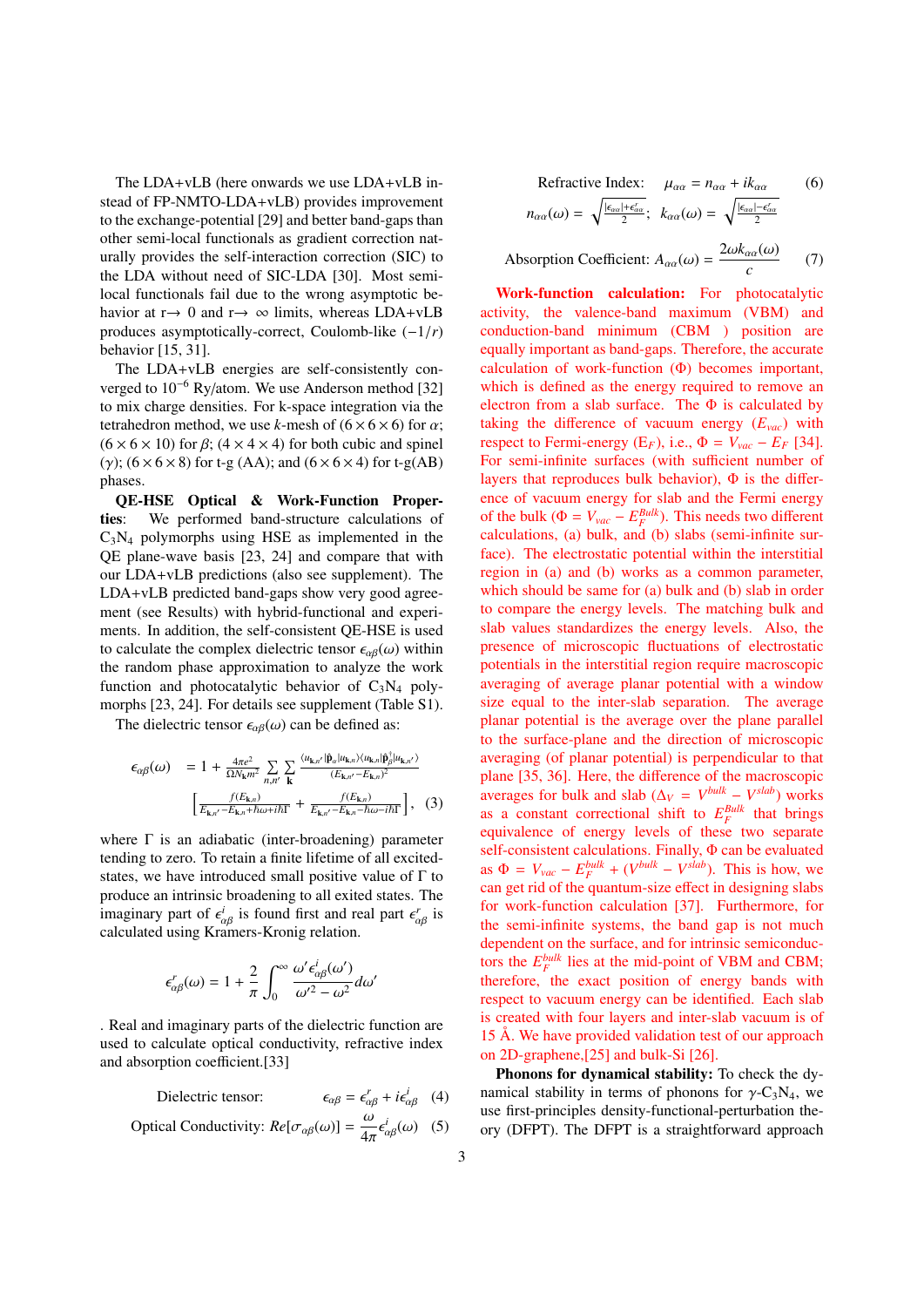that permits phonons to be calculated by perturbing atomic positions on  $2 \times 2 \times 2$  supercell (112 atom/cell) of the original 14 atom/cell. All the atomic coordinates are relaxed up to  $10^{-6}$ eV/Å. The atoms are displaced by 0.01 Å from their equilibrium positions to calculate force constants. We use these force constants to calculate phonon dispersion along the high-symmetry direction of the Brillouin zone of  $\gamma$ -phase [38].

## 3. Results and Discussion

We discuss band-structure of 2D graphene [39], and bulk-Si [21] calculated using FP-NMTO-LDA+vLB to showcase the applicability of our approach and compared with other theory and experiments. We then study allotropes of  $C_3N_4$ , both non-graphitic and graphitic phases, for structural and electronic properties.

Graphene: With a 2D hexagonal structure, graphene is very well-studied form of carbon and considered as the building block of many carbon allotropes [40, 41]. The calculated band-structure (Fig. 1, left-panel) shows zero band-gap at the K-point with Dirac (Fermionic) linear dispersion. Here, the zero band-gap is attributed to the sub-lattice symmetry of the 2D graphene.

Bulk Si: The predicted band-gap of bulk-Si (1.25 eV) using LDA+vLB (Fig. 1, right-panel) is also in good agreement with hybrid-functional (1.24 eV) and experiments (1.17 eV) [21]. Notably, we reproduce the indirect  $(Γ – X)$  nature of Si band-gap [28], which is not found by standard semi-local XC, for example LDA/GGA [10, 11].

## *3.1. C*3*N*<sup>4</sup> *polymorphs*

Non-Graphitic Phases – structural property: An account of  $\alpha$ ,  $\beta$ ,  $\gamma$  (spinel), and cubic phases of C<sub>3</sub>N<sub>4</sub> has been presented earlier [8, 14]. The structures are shown in Fig. 2. The  $\alpha$ -C<sub>3</sub>N<sub>4</sub> phase (Fig. 2(a)) consists of the corner sharing  $CN<sub>4</sub>$  tetrahedron along with pyramidal  $NC<sub>3</sub>$  in spheroidal cavities, suggesting that C and N are  $s p<sup>3</sup>$  and  $s p<sup>2</sup>$  hybridized, respectively [8]. The  $\alpha$ -phase has 4 formula units (f.u.) per cell with 28 atoms. The  $\beta$ -C<sub>3</sub>N<sub>4</sub> (Fig. 2(b)) has 6-, 8- and 12-membered rings of alternating C and N atoms [14]. The β-phase has two inequivalent N atoms: (I) one N has three equidistant nearest carbon atoms with the C-N-C angles  $\sim$ 120°, which shows that the C and N are  $sp^2$  hybridized; and (II) other N is bonded to three non-planar carbon atoms in  $sp^2$ - $sp^3$  fashion. The  $\gamma$ -phase (Fig. 2(c)) has a spinel structure, which is known as cubic-modification of boron-nitride (c-BN) [42]. Two carbon atoms bond octahedrally to six nitrogen atoms, while the third carbon atom bonds tetrahedrally to four nitrogen atoms



Figure 1: FP-NMTO-LDA+vLB calculated band-structure of 2Dgraphene (left) and bulk-Si (right). The predicted Dirac-point in 2Dgraphene (K-point) [39] and band-gap of bulk-Si (1.25 eV) is in good agreement with experiment (1.17 eV) [21] and other theory [28].



Figure 2: Crystal structure of carbon-nitride  $(C_3N_4)$  polymorphs: (a) α-phase (trigonal; space group: $P3_1c$ ;159); (b) β-phase (hexagonal; *P*6<sub>3</sub>/*m*; 176); (c)  $\gamma$ -phase (spinel; *Fd*3 $m$ ; 227); (d) C-phase (cubic; *I*43*d*; 220). See phase stability in Fig. S3.

[43]. The tetrahedrally and the octahedrally bonded C-N are arranged alternatively in a 1:2 ratio. These are sequentially connected to one another at the N−corners. The cubic- $C_3N_4$  (Fig. 2(d)) is a high-pressure modification of Willemite mineral  $(Zn_2SiO_4)$  [8], formed by replacing the O with N and Zn and Si with C of  $\text{Zn}_2\text{SiO}_4$ structure, so N and C are  $sp^3$  hybridized.

The structural properties of  $C_3N_4$  polymorphs are summarized in Table. 1. The PBE, PBEsol and LDA+vLB calculated structural parameters are in good agreement [44, 45]. Our predicted lattice constants are similar to those of experiment for  $\alpha$  ( $a=6.5680$ ) Å, *c*=4.7060 Å) and β phases (a=6.4017 Å, c=2.4041 Å) [44, 46]. We also evaluate bulk moduli by fitting lattice constant versus total energies to the Birch-Murnaghan equation of state [47, 48], which indicates that  $C_3N_4$  undergoes uniform compression under applied hydrostatic pressure. The agreement between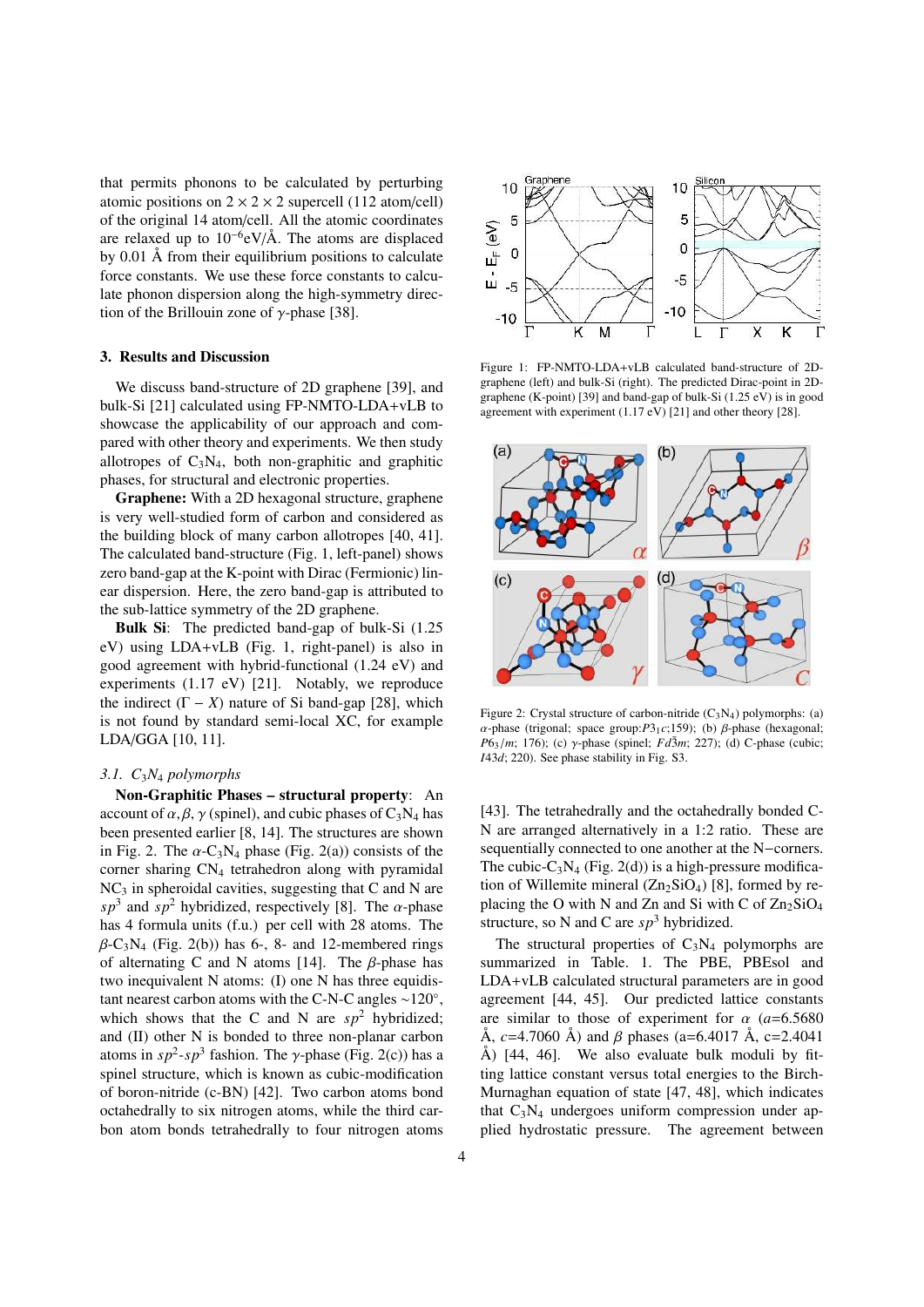| Polymorphs       | $\alpha$     |         |               |               |            |               |                          |                   |         |               | Cubic             |            |               |
|------------------|--------------|---------|---------------|---------------|------------|---------------|--------------------------|-------------------|---------|---------------|-------------------|------------|---------------|
|                  | $P3_1c(159)$ |         |               | $P6_3/m(176)$ |            |               |                          | $Fd\bar{3}m(227)$ |         |               | $I\bar{4}3d(220)$ |            |               |
| $XC \rightarrow$ | <b>vLB</b>   | PBE     | <b>PBEsol</b> | vLB           | <b>PBE</b> | <b>PBEsol</b> | Expt.                    | vLB               | PBE     | <b>PBEsol</b> | vLB               | <b>PBE</b> | <b>PBEsol</b> |
| a(A)             | 6.4000       | 6.5350  | 6.4945        | 6.4100        | 6.4538     | 6.4177        | 6.4017                   | 6.7824            | 6.7867  | 6.7350        | 5.4410            | 5.4496     | 5.4169        |
| c(A)             | 4.6296       | 4.7382  | 4.7099        | 2.4537        | 2.4243     | 2.4103        | 2.4041                   |                   |         |               |                   |            |               |
| a/c              | 1.3824       | 1.3792  | 1.3789        | 2.6124        | 2.6621     | 2.6626        | 2.6628                   |                   |         |               |                   |            |               |
| $V(\AA^3)$       | 165.766      | 75.242  | 172.041       | 87.311        | 87.450     | 85.973        |                          | 77.999            | 78.149  | 76.375        | 80.539            | 80.958     | 79.510        |
| $(gm/cm^3)$      | 3.6887       | 3.4893  | 3.5542        | 3.6114        | 3.4961     | 3.5562        | $\overline{\phantom{0}}$ | 3.9197            | 3.9122  | 4.0031        | 3.7962            | 3.7765     | 3.8452        |
| $B_0$ (GPa)      | 452.676      | 419.362 | 453.841       | 590.139       | 413.894    | 440.825       |                          | 421.482           | 391.717 | 421.015       | 469.360           | 442.050    | 467.965       |

Table 1: Comparison of lattice constants and bulk moduli of  $C_3N_4$  polymorphs calculated using vLB, PBE and PBEsol functionals. Experimental lattice constant of  $\beta$  phase [44] are compared with calculated values. Bulk moduli calculated with vLB and PBEsol are in good agreement.

LDA+vLB and PBEsol calculated numbers establishes effectiveness and the utility of vLB-modified XC functional [15]. The electronic and optical property calculations are carried out using optimal lattice parameters given in Table. 1.

Non-Graphitic Phases – electronic structure: Band structure is one of the most stringent tests to detail the materials physics. For example, Si, calcite and Cu have similar electron densities, but they have very different physical and electronic properties. This drives us to understand the band structure versus energy of  $C_3N_4$  polymorphs in detail, shown in Fig 3 with a zero of energy at the VBM ( $E_F$ ). The LDA+vLB bandgaps for  $\alpha$ ,  $\beta$ ,  $\gamma$ and cubic (*C*) phases are 5.81, 5.32, 1.81 and 4.23 eV, respectively. The bandgaps of  $\alpha$ ,  $\beta$  and C phases are indirect in nature, while  $\gamma$  phase shows a direct gap. We find good agreement between our predictions and more advanced DFT techniques (e.g., HSE and  $G_0W_0$ ), see Table. 2.

The projected and total density of states (DOS) of N and C are shown in Fig. 3 for each of the  $C_3N_4$  polymorphs. In Fig. 3 (a), for the  $\alpha$  phase the valence bands (VBs) below −4 eV phase are dominated by both N and C, while, the bands from  $-4$  eV to  $E_F$  are mostly from N. This suggests that the electrons of N are loosely bound than those of C. The  $\alpha$  phase has a wider band gap, and steeper VB and CB edges, compared to the others. The VB maxima and CB minima in  $\alpha$  phase are at  $\Gamma$  and M point, respectively. Similar to  $\alpha$ , we find that  $\beta$  ( $\Gamma$  – *A* to  $\Gamma$ ) and *C* ( $\Gamma$  to  $\Gamma$  – *H*) are indirect band gap semiconductor with no contribution from C bands near  $E_F$ . However, the  $\gamma$  phase is a direct (Γ-Γ) band gap with minor contribution from C bands near E*F*. The electronic structures of  $\alpha$ ,  $\beta$ ,  $\gamma$  and cubic polymorphs split to form the separate VB, which reflects the presence of smaller asymmetric part of the potential. The presence of asymmetric potential is the reason behind the stronger mixing of low lying N and C states.

Graphitic Phases – structural property: Notably, graphitic phases of  $C_3N_4$  are considered for next gen-



Figure 3: Electronic dispersion and DOS of C<sub>3</sub>N<sub>4</sub> polymorphs: (a)  $\alpha$ ; (b)  $\beta$ ; (c)  $\gamma$ , and (d) *C* phases. All phases show indirect gaps, except for  $\gamma$ . C (red line) and N (blue line) projected DOS are shown.

eration visible-light-driven metal-free, non-toxic, earthabundant semiconductors, which can find applications in energy conversion, hydrogen evolution, sensing and imaging [1]. Earth-abundant graphitic  $C_3N_4$  possesses excellent electronic band structures, electron-rich properties, and higher stability. The  $sp^2$  hybridized planar graphitic C3N<sup>4</sup> (Space group: *P*6*m*2; #187) in Fig. 4 can be viewed as graphite whose C lattices are partially substituted with nitrogen (in regular fashion) [1]. We prepare triazine with (AA; AB) stacking and heptazine with AA stacking, respectively. The large cavities in t $g(AA)$ , t- $g(AB)$  and h- $g(AA)$  allow neighboring atoms to relax and lead to increased bond lengths and angles compared to other phases (Fig. 4). For  $t-g(A)$ , the equilibrium lattice constants are  $(a, c) = 4.786, 3.758$  Å, where bond lengths and angles vary from (1.327−1.463 Å) and  $(118 - 124^{\circ})$ , respectively. The calculated interlayer spacing of 3.505 Å and lattice constant of  $t-g(AB)$  $(a, c) = (4.784, 7.007)$  Å is in good agreement with experiment  $((a, c) = (5.041, 6.576)$  Å) [55]. The bond lengths vary from  $1.326 - 1.468$  Å, while the angles range from  $117.6 - 122.2^{\circ}$ . Due to larger cavity size compared to t-g(AA) and t-g(AB), the h−g (AA) struc-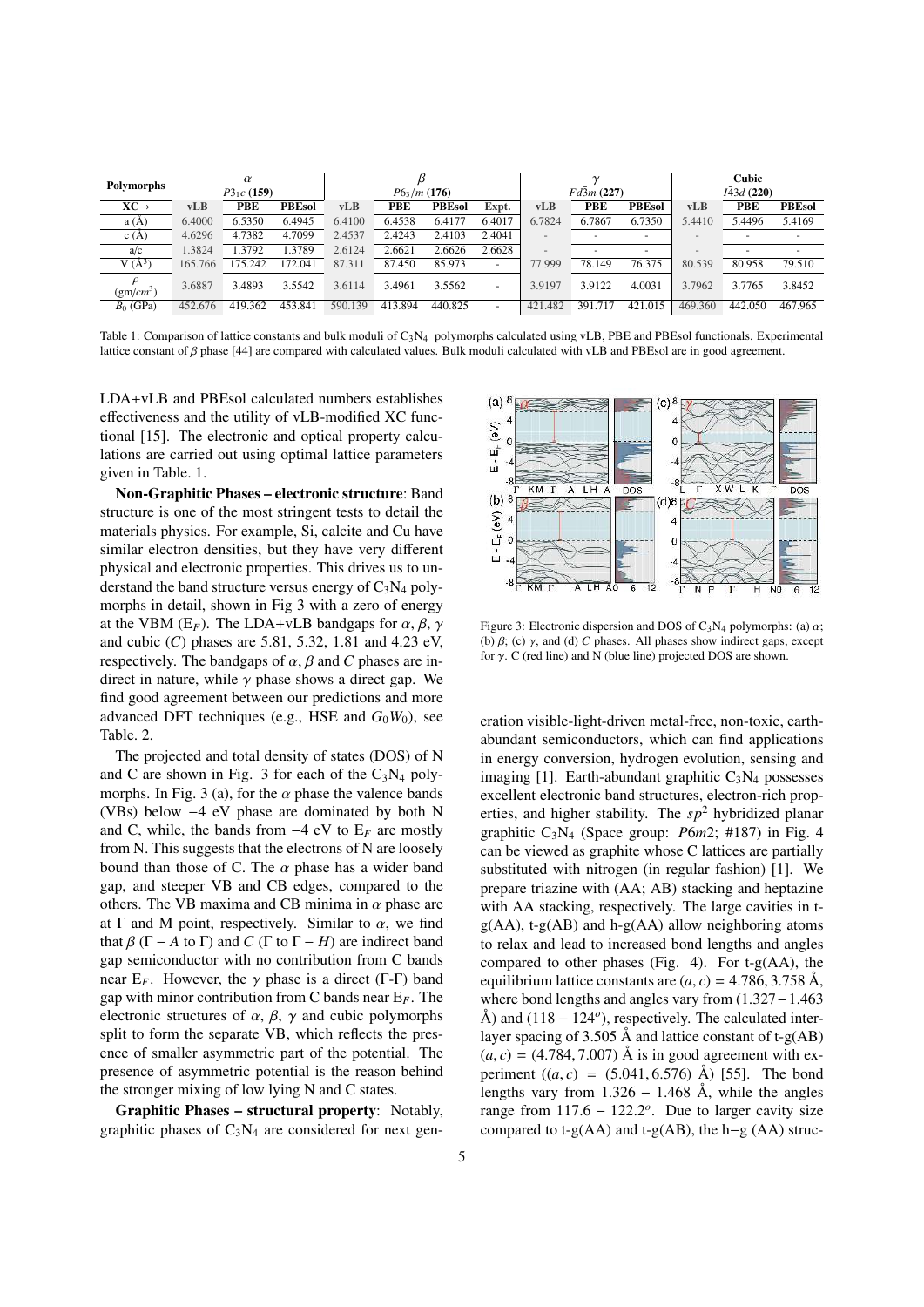|             | <b>Band Gap (eV)</b>            |                  |          |      |            |                       |                          |                          |                    |                          |  |
|-------------|---------------------------------|------------------|----------|------|------------|-----------------------|--------------------------|--------------------------|--------------------|--------------------------|--|
| $C_3N_4$    | Expt.                           | <b>This Work</b> |          |      |            | <b>Others</b>         |                          |                          |                    |                          |  |
| Polymorphs  |                                 | <b>LDA</b>       | PBE      | vLB  | <b>HSE</b> | LDA $[12-14, 49, 50]$ | PBE                      | <b>HSE[51]</b>           | GW[50]             | mBJ[52]                  |  |
| $\alpha$    |                                 | $5.24*$          | $\equiv$ | 5.81 | 5.81       | 3.8-3.85              |                          | $\overline{\phantom{0}}$ | 5.49               |                          |  |
|             |                                 | 3.27             | 3.31     | 5.32 | 5.34       | 3.11-3.56             |                          | $\equiv$                 | 4.85, 6.4[49]      |                          |  |
| $\gamma$    |                                 | 1.19             | 1.14     | 1.81 | 1.95       |                       |                          | $\overline{\phantom{m}}$ | $2.01$ (this work) |                          |  |
| cubic       | $\overline{\phantom{0}}$        | 2.86             | 2.95     | 4.23 | 4.43       | 2.90-2.91             | $\qquad \qquad =$        | $\qquad \qquad =$        | 4.30               | $\equiv$                 |  |
| $t - g(AA)$ | 3.1[53]                         | 2.79             | 2.70     | 3.02 | 3.21       | 1.16-1.48,0.699[52]   | 0.870[52]                | 3.19                     | 2.97               | 2.549                    |  |
| $t - g(AB)$ | $\overline{\phantom{0}}$        | 2.66             | 2.67     | 2.95 | 3.39       | 1.204[52]             | 1.357[52]                | $\qquad \qquad =$        | -                  | 2.99                     |  |
| $h-g$       | $2.67 - 2.95$ [1, 2, 4, 12, 54] | -                | -        | 2.71 | 2.71       |                       | $\overline{\phantom{m}}$ | 2.772                    | 2.88               | $\overline{\phantom{0}}$ |  |

Table 2: Calculated band-gaps for C3N<sup>4</sup> polymorphs using (LDA, PBE, vLB, HSE) and comparison with other theories [12–14, 49–52] (LDA, PBE, HSE, GW, mBJ) and experiments [1, 2, 4, 12, 53]. HSE calculations are done with plane-wave basis.[23, 24] Band-gaps using vLB [15] and HSE (this work) shows good agreement with existing HSE, GW and experiments. We also include non-self-consistent GW band-gap for  $\gamma$ -C<sub>3</sub>N<sub>4</sub> phase calculated with QE package. Band-gaps from HSE (1.95 eV), GW (2.01 eV) and vLB+LDA (1.81 eV) are in good agreement.



Figure 4: Crystal structure of relaxed graphitic-C<sub>3</sub>N<sub>4</sub>: (a)  $t - g(AA)$ , (b)  $t-g(AA)$  unit cell, and (c)  $h-g(AA)$ , (d)  $t-g(AB)$  unit cell C<sub>3</sub>N<sub>4</sub>. For relaxed *t*−*g* phase, bond angles and lengths vary from (118−124*<sup>o</sup>* ) and (1.33 – 1.47 Å), respectively, while, in relaxed  $h - g$  phase, bond angles and lengths vary as (117.6 − 122.2 *o* ) and (1.325 − 1.468 Å).

ture shows larger degree of relaxation, both in bond lengths and angles as shown in Fig. 4(d).

Graphitic Phases – electronic structure: Experimentally thin films of graphitic- $C_3N_4$  can be produced on different substrates. By controlling the synthesis conditions, the band gap can be tuned from 2.65 to 3.1 eV, which falls in the range of visible light [1, 12, 53]. The LDA+vLB band gap of 3.02 eV for AA (trigine) and 2.95 eV for AB (heptazine) stackings are in close agreement with experimental gap (3.1 eV) [53]. The QE-HSE predicted band-gap for AA and AB stackings is 3.21 eV and 3.39 eV, respectively. LDA+vLB predicted band-gaps are in excellent agreement with HSE, other theory [50, 51], and other experiments. The t-g(AA) shows indirect (K−A) band-gap, whereas tg(AB) is direct. The LDA+vLB predicted indirect (Γ-M) band-gap (2.71 eV) of h-g- $C_3N_4$  is in good agreement with HSE (2.71 eV), other theory [50, 51], and experiments 2.67 − 2.95 eV [1, 2, 4, 12, 54].



Figure 5: Electronic band-structures, density of states and charge densities (VBM & CBM states) of relaxed graphitic-C3N4– (a) *t*−*g*(AA), (b) *t*−*g*(AB), and (c) *h*−*g*(AA). The *t*−*g*(AA), *t*−*g*(AB) and *h*−*g*(AA) phases exhibit band gaps of 3.02 eV (K–A; indirect), 2.95 eV ( $\Gamma$  –  $\Gamma$ ; direct) and 2.71 eV (Γ-M; indirect), respectively. C-*p* (red) and N-*p* (blue) projected density of states (PDOS) are shown. Charge-density isosurface plots are set at 0.035 electrons/ $\AA^3$ .

To identify active sites in  $C_3N_4$  polymorphs, we plot the CBM and VBM charge densities (Fig. 5, rightpanel). The CBM of  $t - g(AA)$ ,  $t - g(AB)$  and  $h - g(AA) C_3N_4$  are mainly composed of N-2*p* and C-2*p* states, while the VBM is dominated by N-2*p* states. Also, strongly localized CBM and VBM states in charge density plots suggest the possibility of low photo-absorption efficiencies, i.e.,  $e^- - h^+$  excitation under visible-light irradiation occuring on the edge of N and C atoms.

In Table 2, we compare the calculated band gaps from LDA, PBE, vLB, and HSE (present work) with other theory and experiments [1, 4, 12, 12–14, 49–54]. The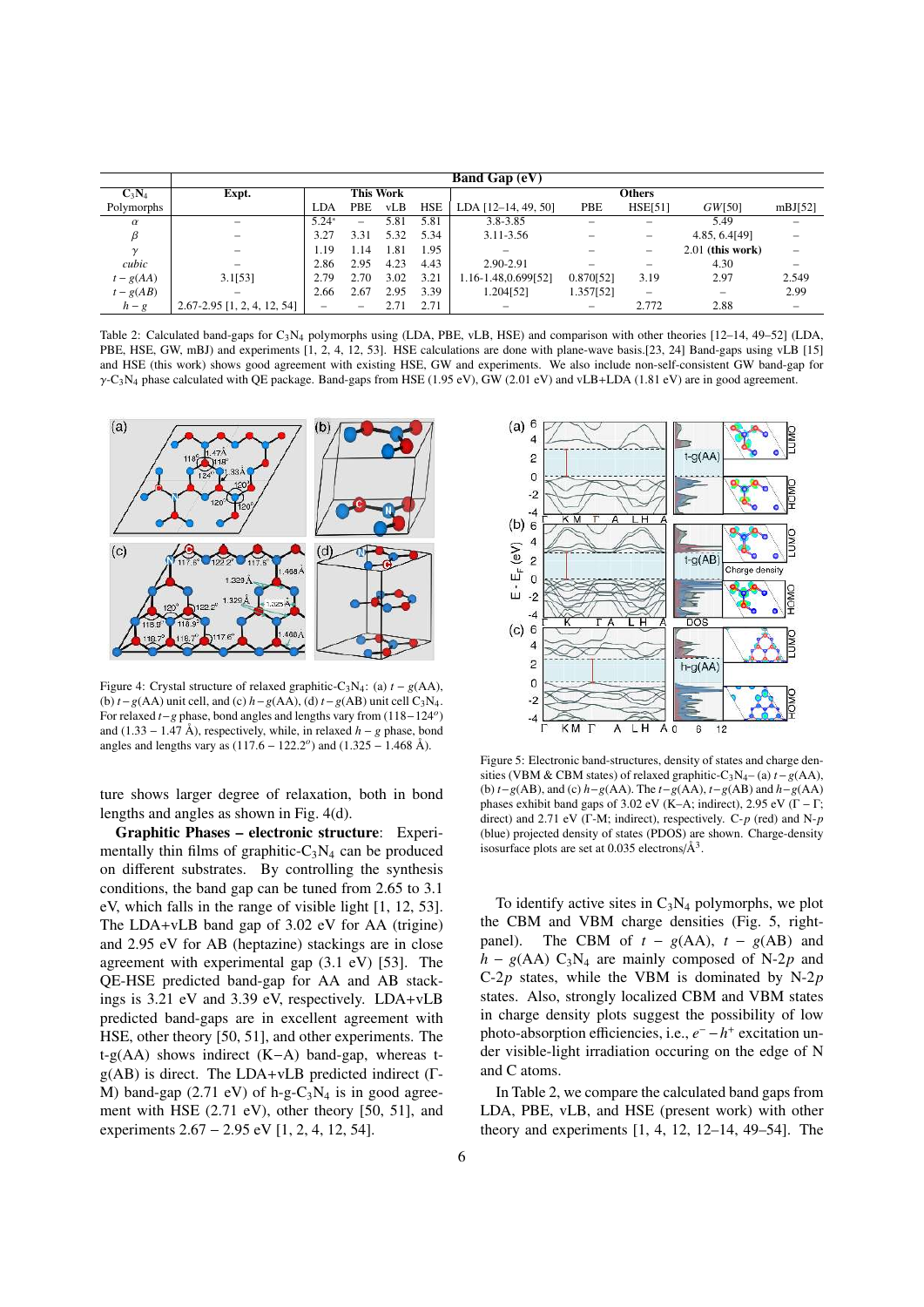| <b>Polymorphs</b> |       |          |  |  |  |
|-------------------|-------|----------|--|--|--|
|                   | $e^-$ | h+       |  |  |  |
| $\alpha$          | 0.045 | $-0.050$ |  |  |  |
| β                 | 0.022 | $-0.137$ |  |  |  |
| $\gamma$          | 0.016 | $-0.065$ |  |  |  |
| cubic             | 0.039 | $-0.065$ |  |  |  |
| $t - g(A)$        | 0.044 | $-0.044$ |  |  |  |
| $t - g(AB)$       | 0.028 | $-0.026$ |  |  |  |
| $h - g(AA)$       | 0.045 | $-0.081$ |  |  |  |

Table 3: Effective mass  $(m^*)$  of  $C_3N_4$  polymorphs in electron rest mass ( $m<sub>0</sub>$ ) units.

LDA+vLB and QE-HSE predicted band-gap for cubic phase is in good agreement with GW, while band-gap for  $\alpha$  and  $\beta$  phase is higher than GW.

# *3.2. E*ff*ective mass – C*3*N*<sup>4</sup> *polymorphs*

The dynamical activity of the charge careers in semiconductor depends on its mobility, which is inversely proportional to the effective mass (m<sup>∗</sup> ). Near the band edges, effective mass is described by  $m^* = \frac{\hbar^2}{\left(\frac{d^2E}{dk^2}\right)}$ , where  $\frac{d^2E}{dk^2}$  is the band-curvature at VBM for holes and at CBM for electrons. The  $m^*$  for  $C_3N_4$  polymorphs is shown in Table 3. The calculated m<sup>∗</sup> in graphitic phase is in good agreement with the available results [56, 57] and we find electron  $m^*$  of  $\gamma$  phase is much lower than graphitic phases. This indicates that the electron mobility in  $\gamma$  phase is easier. Interestingly, between the two types of stacking in t-graphitic phases, the A-B alternate stacking provides lower electron and hole effective mass and higher mobility than the AA phase. We attribute this to the lower symmetry of AB phase.

#### *3.3. Optical Properties:*

Solar energy output is mostly dominated by: (I) ultraviolet (∼5%), visible (∼45%), and infrared (∼50%) region of electromagnetic wave spectrum [58]. The visible-light photocatalysis therefore offers the best opportunity to utilize maximum solar energy [59]. Except for  $\gamma$  and  $h - g$ , the C<sub>3</sub>N<sub>4</sub> polymorphs possess relatively wide band gaps (see Table. 2). The optimal gap of  $\gamma$ and  $h - g C_3N_4$  [60] makes them promising polymeric semiconductors suited for visible-light absorption.

In Fig. 6, we plot absorption coefficient, optical conductivity, and refractive index vs photon energy. Plots of effective number of electrons participating in interband transition ( $n_{eff}$ ) shows that the (0–15 eV) range of photon energy is justified (Fig. S4). However, our region of interest is visible light from 1.59 eV (780 nm) to 3.18 eV (390 nm), in inset Fig. 6. The optical spectra



Figure 6: QE-HSE calculated (a) Absorption spectra, (b) optical conductivity, and (c) refractive index vs. photon energy for  $C_3N_4$  polymorphs. (inset) The visible region of light.

(obtained from the imaginary part of the dielectric function) contains the information of character and number of occupied and unoccupied bands. These together decide the accuracy of optical properties at higher excitation energies.

The absorption coefficient of a material determines the spatial region in which most of the light is absorbed. The absorption edge extent of the  $\gamma$  and  $h - g$  phases is relatively larger than other polymorphs due to narrower gaps of 1.81 and 2.71 eV, respectively [60]. The onset of absorption for  $\gamma$  and  $h - g$  phases are located at roughly 2.0 and 3.0 eV, respectively, very close to the their bandgaps. Interestingly, both  $\gamma$  and  $h - g$  phases show an increase in optical absorption range. However, the  $\gamma$  phase shows enhanced light absorption in the whole spectral region due to direct nature of its band gap. Also, direct gap materials provide better photons to electronhole pair conversion useful for efficient electro-optical devices – the foremost reason behind higher optical absorbance in  $\gamma$  phase, as shown in Fig. 6(a).

The accurate description of the band-gap and bandpositions from hybrid-functionals assure the reliability of our prediction of optical properties. We compared the QE-HSE calculated optical conductivity of  $C_3N_4$  polymorphs in Fig. 6(b). Our results shows that the conduc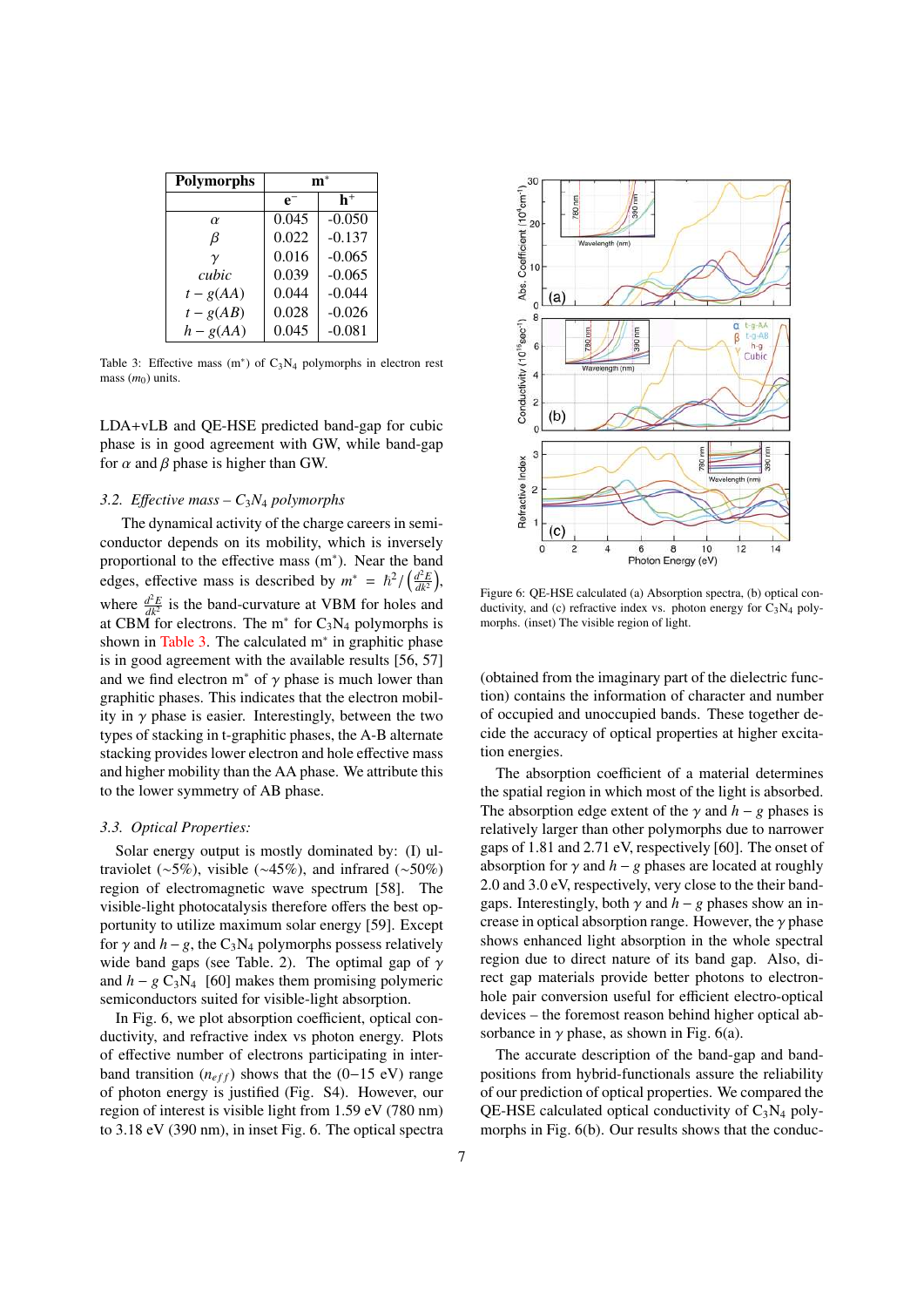tivity starts with a gap, indicating the semiconducting character of each polymorph. The optical conductivity is zero below a certain energy value, which is consistent with the respective band-gaps in Table 2 of  $C_3N_4$  polymorphs. The optical conductivity for the  $\gamma$  phase in Fig. 6(b) is slightly higher than  $h - g$  phase, which is related to absorption coefficient (Fig. 6(a)) and shows similar behavior in the range of visible light (1.59 to 3.18 eV). Only in the energy range of 4 to 5.5 eV does other polymorphs overtake  $\gamma$ , whereas it shows large jump in absorption and conductivity beyond photon energy 5.5 eV. The increased optical conductivity in visible light range makes of  $\gamma$  phase a promising candidate for photovoltaic application. Refractive index is shown in Fig. 6(c) as a function of photon energy (wavelength: in the inset). Physically the calculated optical gap corresponds to the photon energy at which the imaginary part of the refractive index, *k*, becomes non-zero. We found that the refractive index for  $C_3N_4$  polymorphs vary from 1.4 to 1.9 for the visible range of light 390 − 780 nm, showing sensitivity of the refractive indices to crystal structure. The optical absorption spectra are directly connected to the imaginary part of the refractive index, see Eq. (4). So, the peaks and valleys in refractive index are expected in the similar energy range that of absorption spectra.

#### *3.4. Work Function*

Monolayer graphene and bulk-Si: The work function, which limits the performance of devices, is an important characteristics of semiconductors that should be taken into considerations. First, we cross-validate QE-HSE method by calculating work-function of wellstudied 2D-graphene, and bulk-Si. The  $3 \times 3 \times 1$  and  $2 \times 2 \times 1$  supercells are chosen for accurate calculations of 2D-graphene and bulk-Si, respectively. The interslab vacuum of 15 Å is chosen along  $(001)$  to avoid periodic image problem. In Fig. 7a, we show the calculated work-function of 4.39 eV for 2D-graphene. The  $\phi_{DFT}$  is in good agreement with  $\phi_{Expt}$ =4.56 eV [25]. In Fig. 7b, the conduction-band minima (CBM) and valence-band maxima (VBM) for Si are plotted considering E*vac*= 0. The calculated work-function of 4.43 eV for Si is in very good agreement with experiments (4.87 eV) [26].

 $C_3N_4$  polymorphs: At ambient conditions (i.e., at normal (room) temperature and one atmospheric pressure), the thermodynamic voltage for water splitting is 1.23 V [61, 62]. But, to supply the required photovoltage, a photo-electrochemical cell with single illuminated electrode needs gaps greater than 1.6 eV [63]. In Table 2, we show that the gap in  $\gamma$  and graphitic phases is suitable for photoabsorption. To initiate water-redox



Figure 7: QSE-HSE calculated work-function of (a) 2D-graphene (4.39 eV), and (b) bulk-Si (4.43 eV) is in good agreement with experiments (2D-graphene, 4.56 eV [25]; bulk-Si, 4.87 eV [26]).

reaction in semiconductors, optimal gaps, as well as band-edge (conduction and valence) positions of VBM and CBM states are important. The valence-band maxima should be more positive  $(E_{H_2O/O_2}=1.23, 0.81$  V for pH=0, 7) with respect to normal hydrogen electrode (NHE) than the water oxidation level, whereas the conduction-band minima should be more negative  $(E_{H^+/H_2}=0, -0.41$  V for pH=0, 7 vs. NHE) than the H-production potential:

$$
H_2O + 2h^+ \rightarrow 2H^+ + \frac{1}{2}O_2
$$
  
\n
$$
2H^+ + 2e^- \rightarrow H_2 .
$$
 (8)

In Fig. 8, we illustrate valence and conduction band positions and work function for  $t - g(AA)$ ,  $t - g(AB)$ ,  $h - g$ , and  $\gamma$  phase for (100), (110) and (111) planes. The VBM for graphitic phase is positive with respect  $H_2O/O_2$  - $p_H = 0$  level while CBM are negative compared to  $H^+/H_2 - p_H = 0$  level in the entire *pH*-range (0 to 7). The work function of the triazine phases depends largely on the choice of stacking: alternate (AB) stacking increases the bandgap and also enhances the work-function potential. The band-position in both tg(AA) and t-g(AB) makes them good candidatea for photocatalysis, however, t-g(AB) is more favorable due to larger work function in the entire pH range. The QE-HSE predicted  $h - g C_3N_4$  work function (4.47 eV) agrees well with the experiments (4.3 eV) [64, 65]. For  $h - g - C_3N_4$ , Yu *et al.* [66] showed that the band-gap range of 2.44-2.69 eV and VBM at 1.50 eV with respect to NHE at room temperature, in good agreement with our predicted bandgap of 2.71 eV and VBM at 1.385 eV. The CBM and VBM positions in Fig. 8 suggests that graphitic-C<sub>3</sub>N<sub>4</sub> favors water (pH = 7) over acidic water ( $pH < 7$ ) for photocatalysis.

 $\gamma$ -C<sub>3</sub>N<sub>4</sub> workfunction: Our ability to modulate the work function of semiconductor alloys, e.g., through control of surface orientation, is an enabling factor. The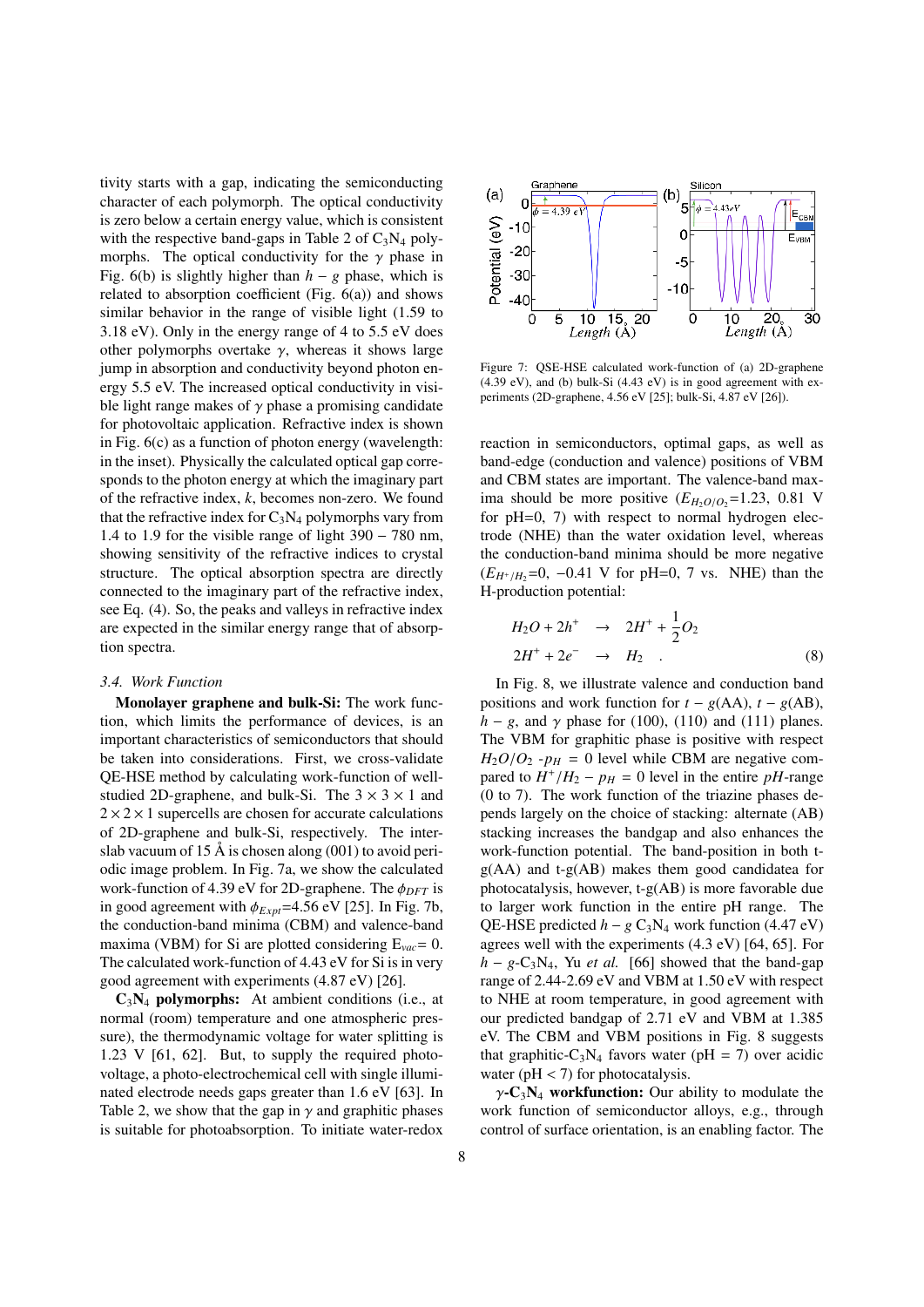

Figure 8: Conduction and valence band positions of  $C_3N_4$  polymorphs with respect to water reduction and oxidation potentials.



Figure 9: Phonon dispersion in  $\gamma$ -C<sub>3</sub>N<sub>4</sub> along high-symmetry directions. (Top) Modes at 0 GPa shows dynamical instability, i.e., imaginary frequencies denoted by negative values. (Bottom) With pressure unstable modes disappear at/above the critical pressure of 275 GPa, with a 11.5% volume change compared to zero pressure.

optimal band-gap (1.95 eV) for  $\gamma$ -phase makes it more efficient for the photo-absorption in visible spectra compared to other  $C_3N_4$  polymorphs. Among the three illuminated surface conditions of  $\gamma$  phase, i.e., (100), (110), (111) (see Fig. S5 in supplement), the VB and CB band range of (110) surface is favorable at pH=0. Our study suggest  $\gamma$ -C<sub>3</sub>N<sub>4</sub> as a potential candidate for photocatalytic application, a new and efficient photocatalysts from spinel group [67].

## *3.5. Pressure e*ff*ect on key properties of* γ*-C*3*N*4*:*

Optimal band-gap (1.95 eV) for  $\gamma$ -phase indicates its suitability for optical and photocatalytic application. Yet, most  $C_3N_4$ -polymorphs suffer from structural instabilities [68, 69], i.e., all these have phonons with imaginary frequencies at zero applied pressure. It is noteworthy that metastable  $\gamma$ -C<sub>3</sub>N<sub>4</sub> is already been experimentally observed by Andrade *et. al.* [70]. The measurements found the emission signals for  $\gamma$ -C<sub>3</sub>N<sub>4</sub>, but signals disappear after few scanning tunneling microscopy (STM) scans. As the experiments were performed at atmospheric conditions, where oxygen is always present and STM scans can generate high-energy photons, which possibly oxidizes the  $\gamma$ -C<sub>3</sub>N<sub>4</sub> phase. This indicates towards metastability of  $\gamma$ -C<sub>3</sub>N<sub>4</sub> at ambient conditions (i.e., at room temperature and one atmospheric pressure). Therefore, we investigate the pressure effect on  $\gamma$ -phase. In Fig. 9, we plot phonons at 'zero' pressure (top) and at 275 GPa (bottom). The 0 GPa phonons show imaginary frequencies that indicates a dynamical instability in  $\gamma$ -phase. However, under hydrostatic pressure (above 275 GPa) all imaginary frequencies in Fig. 9 disappear, i.e., above a critical pressure  $\gamma$ -phase become dynamically stable.

The dynamically stable  $\gamma$ -phase also satisfies the Born stability criteria [71], i.e., (a)  $C_{11} - C_{12} > 0$ ; (b)  $C_{11} + 2C_{12} > 0$ ; (c)  $C_{44} > 0$ , where  $C_{11} = 436.5$  GPa,  $C_{12}$  = 363.09 GPa, and  $C_{44}$  = 446.5 GPa. The strong covalent bonding gives large bulk-, elastic-, and shearmodulus of 387.6 GPa, 682.0 GPa and 282.6 GPa, respectively.

To point out the effect of pressure on band-structure, we plot electronic band-structures of  $\gamma$ -C<sub>3</sub>N<sub>4</sub> Fig.  $10(a) \& (b)$ . For with and without pressure cases,  $\gamma$ -C<sub>3</sub>N<sub>4</sub> shows good agreement for conduction band minima and valence band maxima positions, which is important both for calculation of optical properties and band alignment in determining photocatalytic behavior.

The effect of pressure clearly reflects on optical properties of  $\gamma$ -C<sub>3</sub>N<sub>4</sub> (Fig. 11). We found an increase in the extent of absorption edge for the  $\gamma$  phase compared to ambient (one atmospheric) pressure (Fig. 11(a)). The absorption edges at ~300 nm for  $\gamma$  phase corresponds to the band-gap energy of 3.43 eV. First, the optical absorption range for  $\gamma$  phase increases under pressure, and, secondly, the optical conductivity of  $\gamma$ - $C_3N_4$  (Fig. 11(b)) also changes from that at "zero pressure" (Fig. 6(b)). A slight change in conductivity compared to "zero-pressure" suggests increased photocatalytic behavior of  $\gamma$ -phase. Refractive index of dynamically stable  $\gamma$ -phase in Fig. 11(c) reduces compared to "zero pressure" case. The calculated optical gap corresponds to the photon energy at which the imaginary part of the refractive index, *k*, becomes non-zero. We find the refractive index for  $\gamma$ -C<sub>3</sub>N<sub>4</sub> changes 2.5 to 2.05 for the visible light range.

In Fig. 12, we compare the VB and CB positions and work function for most favorable surface (110) of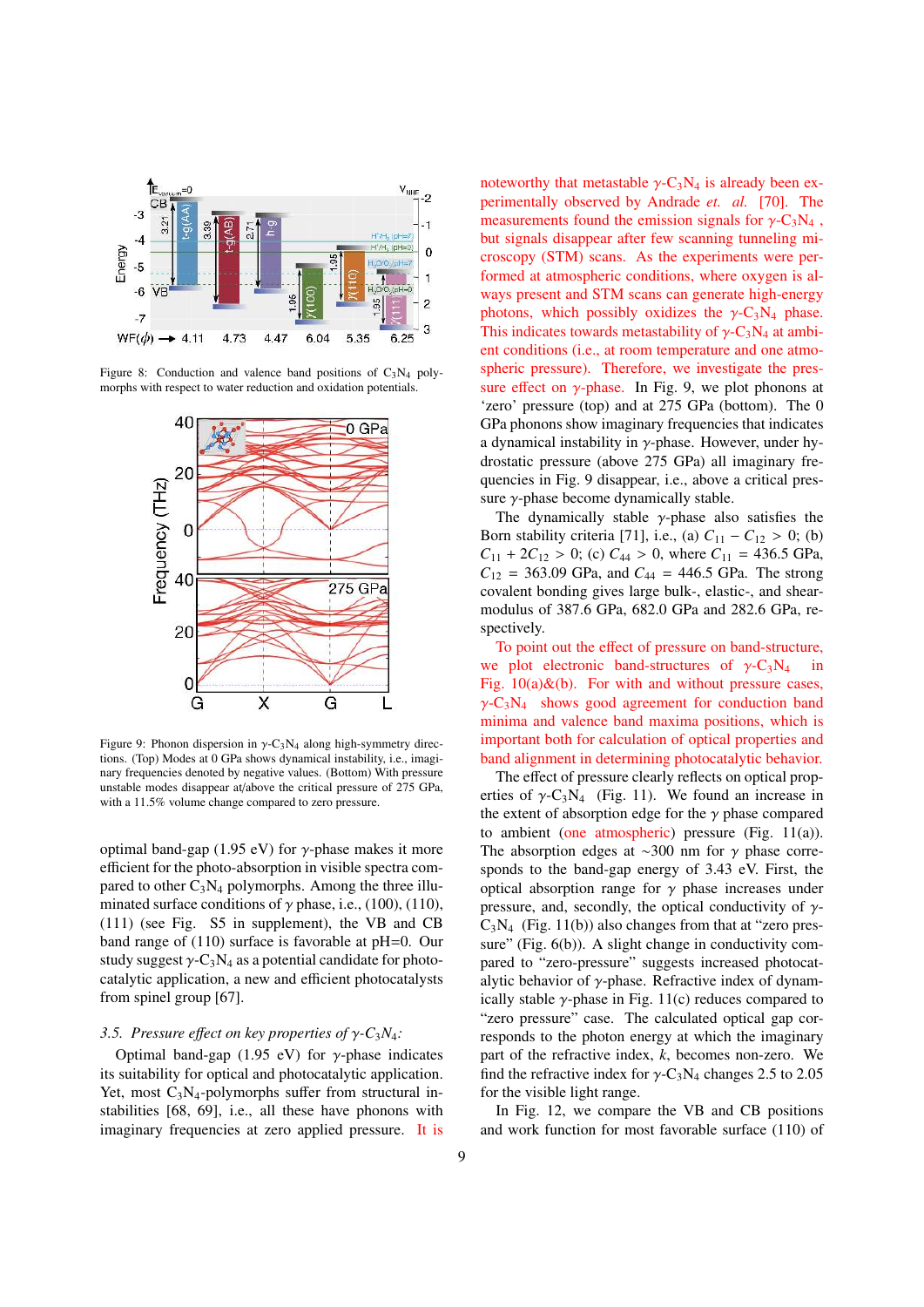

Figure 10: The LDA+vLB and QE-HSE calculated electronic bandstructures of  $\gamma$ -C<sub>3</sub>N<sub>4</sub> at (a) 0 GPa, and (b) 275 GPa. The shape and position of conduction band minima and valence band maxima calculated using LDA+vLB and QE-HSE for  $\gamma$ -C<sub>3</sub>N<sub>4</sub> in (a) and (b) shows good agreement.

 $\gamma$  phase with(out) pressure. Clearly, the photocatalytic range of  $\gamma$  (110)-surface under pressure (275 GPa) increases. We also showcase the effect of water on (110) surface on  $\gamma$  phase and find slight reduction in CB bandedge compared to surface with no water. The CB bandedge becomes slightly less positive compared to pure (110) surface, whereas, the  $\gamma$  (110) phase is now more favorable under pressure due to increased photocatalytic range (pH=0 to 7) in both with and without water case.

The pressure profile for the structural stability of  $\gamma$ - $C_3N_4$  is significantly higher, however, recent studies presented novel and more practical synthesis routes for new or known high-pressure phases under predictable nonhydrostatic loading [72]. It has been exemplified for silicon that the hydrostatic pressure of 76 GPa could be lowered by 21 times to 3.7 GPa under uniaxial loading. We believe that the similar idea could be employed in future for synthesizing new high-pressure carbonnitride materials. To add further discussion on pressure and point out its importance, recently, pressure has helped discover new material(s) and mechanisms [73, 74]. Although, the stability of  $\gamma$ -C<sub>3</sub>N<sub>4</sub> is an issue [75, 76], the use of hydrostatic pressure in this work is an effort to provide theoretical understanding



Figure 11: (a) Absorption spectra, (b) optical conductivity, and (c) refractive index versus photon energy for  $\gamma$ -C<sub>3</sub>N<sub>4</sub> at 'zero' pressure (yellow) and 275 GPa (blue) calculated using HSE functional. The shaded zone indicates visible light range (1.65−3.10 eV).

## of metastable (structurally unstable)  $\gamma$ -C<sub>3</sub>N<sub>4</sub>.



Figure 12: At 0 GPa (dynamically unstable) and 275 GPa (stable), the conduction and valence band positions of favorable (110) surface with and without water of  $\gamma - C_3N_4$ -polymorph with respect to water reduction and oxidation potentials.

## 4. Conclusion

We present a detailed study of both structural and electronic-structure of  $C_3N_4$  polymorphs using a localized-basis (FP-LMTO-LDA+vLB) and a planewave basis (QE-HSE) method. The structural properties and band-gap of  $C_3N_4$ -polymorphs predicted from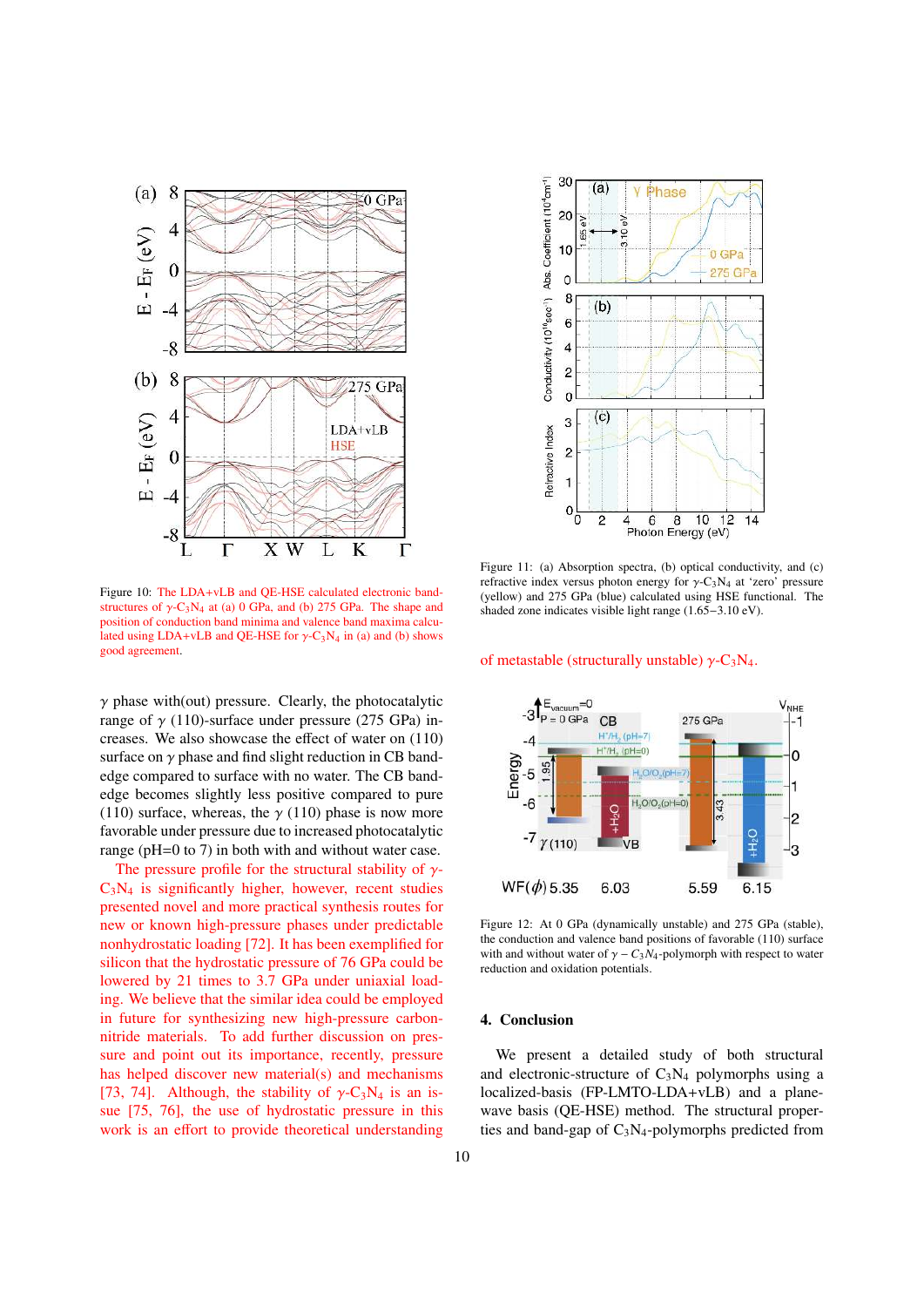LDA+vLB agrees well with our more accurate QE-HSE results, and available experiments. We did crossvalidation tests performed on two diverse cases: (a) 2Dgraphene, and (b) bulk-Si. The calculated band-gaps (graphene, 0 eV; bulk Si, 1.25 eV indirect) agree well with experiments, which shows the predictive reliability and accuracy. To point out important differences between our approach and other calculations done for  $C_3N_4$  in literature are two-fold, (a) most calculations are performed using LDA/GGA functionals, which are known to underestimate the band-gap; and (b) hybrid or GW functionals were not used in systematic way to study of relevant governing factors for photocatalytic performance of carbon-nitrides. Notably, the advantage of our approach lies in the fact that the LDA+vLB greatly improves the band-gap relative to traditional (semi)local functionals, with speed of semi-local functionals and accuracy of advanced hybrid-functional (e.g. HSE) or GW functionals.

We performed optical-property, and work-function calculation using hybrid-functional (HSE) as implemented within Quantum-Espresso package. Beside lattice parameters and band gaps, work-function calculations are found to be in very good agreement with the available experiments. Our calculations show optimal band-gap of 1.95 eV as well as higher optical conductivity and carrier mobility for  $\gamma$ -C<sub>3</sub>N<sub>4</sub> than other polymorphs, which makes  $\gamma$ -C<sub>3</sub>N<sub>4</sub> a suitable candidate for photocatalytic applications. The work function in  $\gamma$ - $C_3N_4$  shows an orientation dependence with (110) surface as most favorable orientation over (100) and (111). In spite of favorable electronic-structure and optical properties, γ-phase shows a dynamical instability (unstable phonons) at standard temperature and pressure. We show that  $\gamma$ -C<sub>3</sub>N<sub>4</sub> is structurally stabilized under hydrostatic pressure (275 GPa) and leads to a significant improvement in photocatalytic behavior with respect to water reduction and oxidation potentials. We could also identify the active sites in  $C_3N_4$ -polymorphs from charge-density plots as strongly localized states, usually suggesting low photo-absorption efficiencies. Our study offers  $\gamma$  phase as a new candidate to explore for optical and photocatalytic applications, which may further ignite interest in  $C_3N_4$  polymorphs within the materials and chemistry community.

## ACKNOWLEDGMENT

SD and PS equally contributed. vLB routines for TB-LMTO-ASA and FP-NMTO are developed by PS/MKH/DDJ and SD/AM, respectively. Calculations are carried out by SD/DJ/CBC in collaboration with

PS/DDJ. Research at Ames Laboratory was supported by the U.S. Department of Energy (DOE), Office of Science, Basic Energy Sciences, Materials Science and Engineering Division. Ames Laboratory is operated for the U.S. DOE by Iowa State University under Contract No. DE-AC02-07CH11358.

### References

- [1] X. Wang, K. Maeda, A. Thomas, K. Takanabe, G. Xin, J. M. Carlsson, K. Domen and M. Antonietti, Nature materials, 2009, 8, 76–80.
- [2] X. Wang, K. Maeda, X. Chen, K. Takanabe, K. Domen, Y. Hou, X. Fu and M. Antonietti, Journal of the American Chemical Society, 2009, 131, 1680–1681.
- [3] K. Li, X. Xie and W.-D. Zhang, Carbon, 2016, 110, 356–366.
- [4] G. Liu, C. Y. Jimmy, G. Q. M. Lu and H.-M. Cheng, Chemical Communications, 2011, 47, 6763–6783.
- [5] F. Shayeganfar and R. Shahsavari, Carbon, 2016, 99, 523–532.
- [6] D.-H. Lan, H.-T. Wang, L. Chen, C.-T. Au and S.-F. Yin, Carbon, 2016, 100, 81–89.
- [7]  $\overline{X}$ . Li, J. Yu, J. Low, Y. Fang, J. Xiao and X. Chen, Journal of Materials Chemistry A, 2015, 3, 2485–2534.
- [8] D. M. Teter and R. J. Hemley, Science, 1996, 271, 53–55.
- [9] Y. Guo and W. A. Goddard, Chemical Physics Letters, 1995, 237, 72–76.
- [10] J. P. Perdew, K. Burke and M. Ernzerhof, Physical Review Letters, 1996, 77, 3865-3868.
- [11] J. Perdew, Phys. Rev. Lett., 2008, 100, 136406.
- [12] M. Mattesini, S. F. Matar and J. Etourneau, Journal of Materials Chemistry, 2000, 10, 709–713.
- [13] H. Yao and W. Ching, Physical Review B, 1994, **50**, 11231.
- [14] B. Molina and L. Sansores, Modern physics letters B, 1999, 13, 193–201.
- [15] P. Singh, M. K. Harbola, M. Hemanadhan, A. Mookerjee and D. D. Johnson, Phys. Rev. B, 2016, 93, 085204.
- [16] R. V. Leeuwen and E. J. Baerends, Physical Review A, 1994, 49, 2421–2431.
- [17] O. Jepsen, http://www.mpi-stuttgart.mpg.de/andersen/, 2000.
- [18] Y. Nohara and O. Andersen, Physical Review B, 2016, 94, 085148.
- [19] F. Tran and P. Blaha, *Phys. Rev. Lett.*, 2009, **102**, 226401.
- [20] S. Datta, P. Singh, C. B. Chaudhuri, D. Jana, M. K. Harbola, D. D. Johnson and A. Mookerjee, Journal of Physics: Condensed Matter, 2019, 31, 495502.
- [21] J. W. Precker and M. A. da Silva, American Journal of Physics, 2002, 70, 1150–1153.
- [22] J. Heyd and G. E. Scuseria, The Journal of chemical physics, 2004, 121, 1187–1192.
- [23] P. Giannozzi, S. Baroni, N. Bonini, M. Calandra, R. Car, C. Cavazzoni, D. Ceresoli, G. L. Chiarotti, M. Cococcioni, I. Dabo, A. D. Corso, S. de Gironcoli, S. Fabris, G. Fratesi, R. Gebauer, U. Gerstmann, C. Gougoussis, A. Kokalj, M. Lazzeri, L. Martin-Samos, N. Marzari, F. Mauri, R. Mazzarello, S. Paolini, A. Pasquarello, L. Paulatto, C. Sbraccia, S. Scandolo, G. Sclauzero, A. P. Seitsonen, A. Smogunov, P. Umari and R. M. Wentzcovitch, Journal of Physics: Condensed Matter, 2009, 21, 395502.
- [24] P. Giannozzi, O. Andreussi, T. Brumme, O. Bunau, M. B. Nardelli, M. Calandra, R. Car, C. Cavazzoni, D. Ceresoli, M. Cococcioni, N. Colonna, I. Carnimeo, A. D. Corso, S. de Gironcoli, P. Delugas, R. A. DiStasio, A. Ferretti, A. Floris, G. Fratesi, G. Fugallo, R. Gebauer, U. Gerstmann,